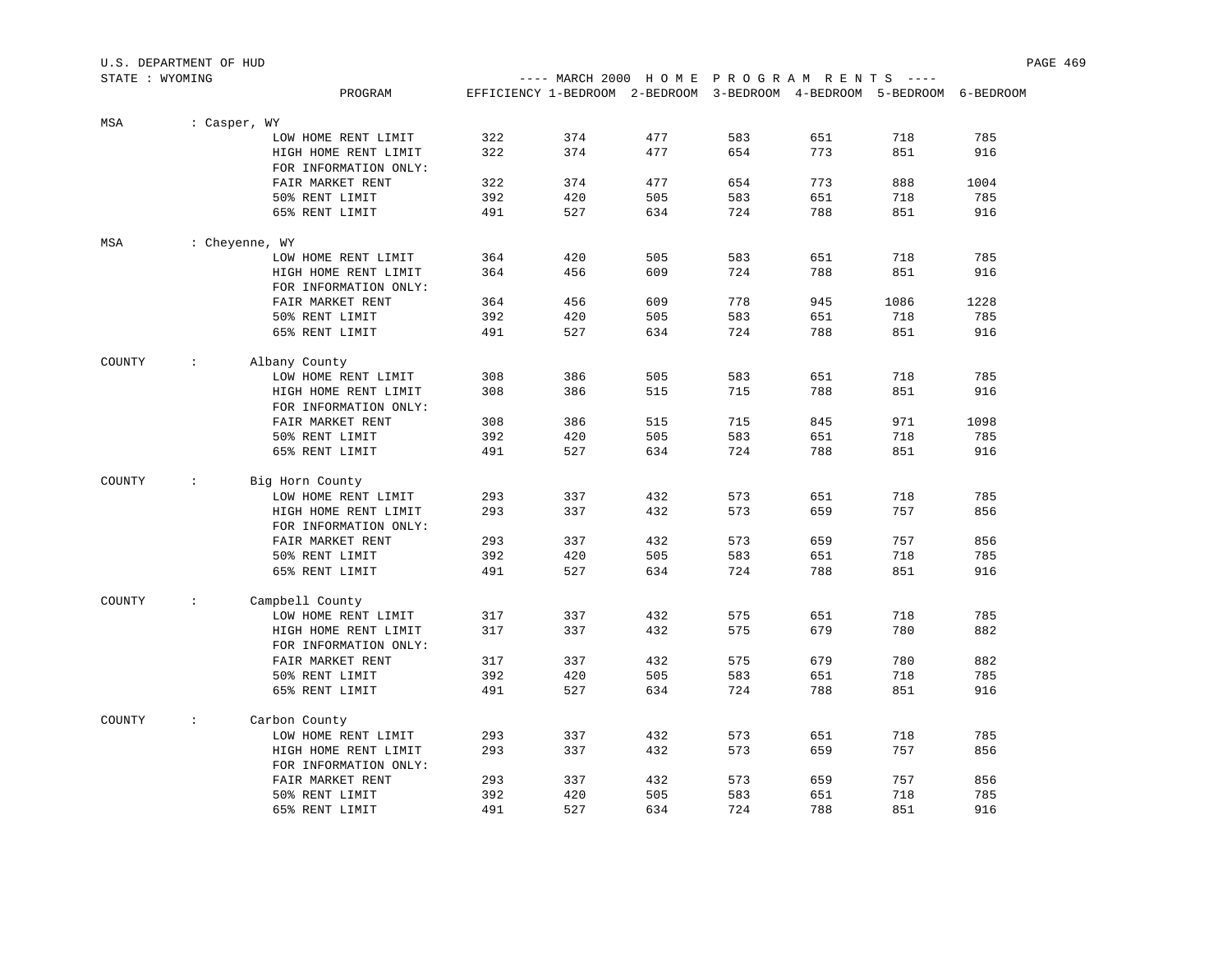| U.S. DEPARTMENT OF HUD | PAGE 470 |  |
|------------------------|----------|--|
|                        |          |  |

| STATE : WYOMING |         |  | $---$ MARCH 2000 HOME PROGRAM RENTS $---$ |                                                                        |  |
|-----------------|---------|--|-------------------------------------------|------------------------------------------------------------------------|--|
|                 | PROGRAM |  |                                           | EFFICIENCY 1-BEDROOM 2-BEDROOM 3-BEDROOM 4-BEDROOM 5-BEDROOM 6-BEDROOM |  |

| COUNTY | $\ddot{\phantom{a}}$ | Converse County                             |     |     |     |     |     |     |     |
|--------|----------------------|---------------------------------------------|-----|-----|-----|-----|-----|-----|-----|
|        |                      | LOW HOME RENT LIMIT                         | 293 | 337 | 432 | 573 | 651 | 718 | 785 |
|        |                      | HIGH HOME RENT LIMIT                        | 293 | 337 | 432 | 573 | 659 | 757 | 856 |
|        |                      | FOR INFORMATION ONLY:                       |     |     |     |     |     |     |     |
|        |                      | FAIR MARKET RENT                            | 293 | 337 | 432 | 573 | 659 | 757 | 856 |
|        |                      | 50% RENT LIMIT                              | 392 | 420 | 505 | 583 | 651 | 718 | 785 |
|        |                      | 65% RENT LIMIT                              | 491 | 527 | 634 | 724 | 788 | 851 | 916 |
|        |                      |                                             |     |     |     |     |     |     |     |
| COUNTY | $\ddot{\phantom{a}}$ | Crook County                                |     |     |     |     |     |     |     |
|        |                      | LOW HOME RENT LIMIT                         | 293 | 337 | 432 | 573 | 651 | 718 | 785 |
|        |                      | HIGH HOME RENT LIMIT                        | 293 | 337 | 432 | 573 | 659 | 757 | 856 |
|        |                      | FOR INFORMATION ONLY:                       |     |     |     |     |     |     |     |
|        |                      | FAIR MARKET RENT                            | 293 | 337 | 432 | 573 | 659 | 757 | 856 |
|        |                      | 50% RENT LIMIT                              | 392 | 420 | 505 | 583 | 651 | 718 | 785 |
|        |                      | 65% RENT LIMIT                              | 491 | 527 | 634 | 724 | 788 | 851 | 916 |
| COUNTY | $\ddot{\phantom{a}}$ |                                             |     |     |     |     |     |     |     |
|        |                      | Fremont County                              | 293 | 337 | 432 | 573 | 651 | 718 | 785 |
|        |                      | LOW HOME RENT LIMIT<br>HIGH HOME RENT LIMIT | 293 | 337 | 432 | 573 | 659 | 757 | 856 |
|        |                      | FOR INFORMATION ONLY:                       |     |     |     |     |     |     |     |
|        |                      | FAIR MARKET RENT                            | 293 | 337 | 432 | 573 | 659 | 757 | 856 |
|        |                      | 50% RENT LIMIT                              | 392 | 420 | 505 | 583 | 651 | 718 | 785 |
|        |                      |                                             | 491 | 527 | 634 | 724 | 788 | 851 | 916 |
|        |                      | 65% RENT LIMIT                              |     |     |     |     |     |     |     |
| COUNTY | $\ddot{\phantom{a}}$ | Goshen County                               |     |     |     |     |     |     |     |
|        |                      | LOW HOME RENT LIMIT                         | 293 | 337 | 432 | 573 | 651 | 718 | 785 |
|        |                      | HIGH HOME RENT LIMIT                        | 293 | 337 | 432 | 573 | 659 | 757 | 856 |
|        |                      | FOR INFORMATION ONLY:                       |     |     |     |     |     |     |     |
|        |                      | FAIR MARKET RENT                            | 293 | 337 | 432 | 573 | 659 | 757 | 856 |
|        |                      | 50% RENT LIMIT                              | 392 | 420 | 505 | 583 | 651 | 718 | 785 |
|        |                      | 65% RENT LIMIT                              | 491 | 527 | 634 | 724 | 788 | 851 | 916 |
|        |                      |                                             |     |     |     |     |     |     |     |
| COUNTY | $\ddot{\phantom{0}}$ | Hot Springs County<br>LOW HOME RENT LIMIT   | 293 | 337 | 432 | 573 | 651 | 718 | 785 |
|        |                      | HIGH HOME RENT LIMIT                        | 293 | 337 | 432 | 573 | 659 | 757 | 856 |
|        |                      | FOR INFORMATION ONLY:                       |     |     |     |     |     |     |     |
|        |                      | FAIR MARKET RENT                            | 293 | 337 | 432 | 573 | 659 | 757 | 856 |
|        |                      | 50% RENT LIMIT                              | 392 | 420 | 505 | 583 | 651 | 718 | 785 |
|        |                      | 65% RENT LIMIT                              | 491 | 527 | 634 | 724 | 788 | 851 | 916 |
|        |                      |                                             |     |     |     |     |     |     |     |
| COUNTY | $\ddot{\phantom{a}}$ | Johnson County                              |     |     |     |     |     |     |     |
|        |                      | LOW HOME RENT LIMIT                         | 293 | 337 | 432 | 573 | 651 | 718 | 785 |
|        |                      | HIGH HOME RENT LIMIT                        | 293 | 337 | 432 | 573 | 659 | 757 | 856 |
|        |                      | FOR INFORMATION ONLY:                       |     |     |     |     |     |     |     |
|        |                      | FAIR MARKET RENT                            | 293 | 337 | 432 | 573 | 659 | 757 | 856 |
|        |                      | 50% RENT LIMIT                              | 392 | 420 | 505 | 583 | 651 | 718 | 785 |
|        |                      | 65% RENT LIMIT                              | 491 | 527 | 634 | 724 | 788 | 851 | 916 |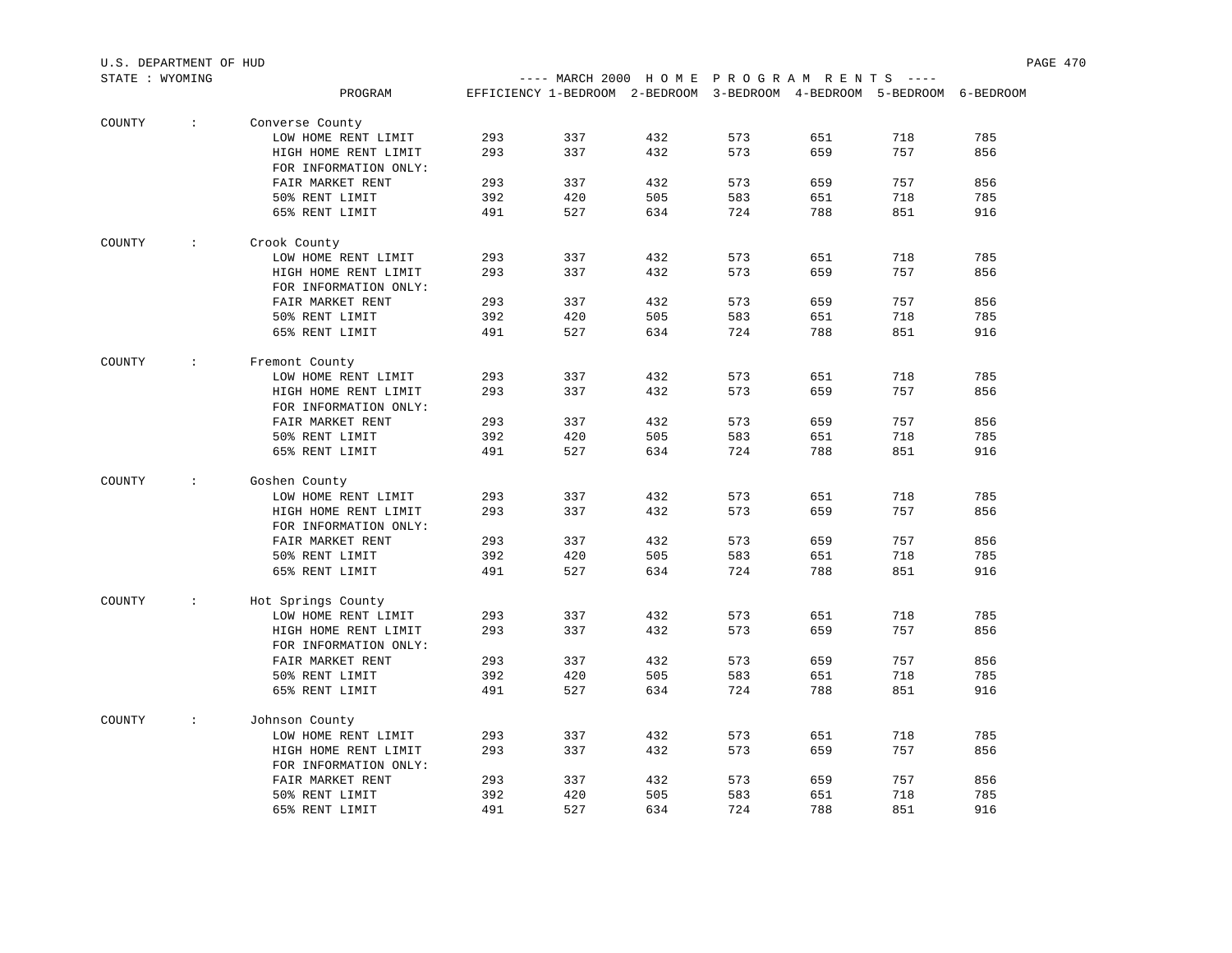| STATE : WYOMING |                      |                       |     |                                                                        |     |     | ---- MARCH 2000 HOME PROGRAM RENTS ---- |     |     |  |  |
|-----------------|----------------------|-----------------------|-----|------------------------------------------------------------------------|-----|-----|-----------------------------------------|-----|-----|--|--|
|                 |                      | PROGRAM               |     | EFFICIENCY 1-BEDROOM 2-BEDROOM 3-BEDROOM 4-BEDROOM 5-BEDROOM 6-BEDROOM |     |     |                                         |     |     |  |  |
|                 |                      |                       |     |                                                                        |     |     |                                         |     |     |  |  |
| COUNTY          | $\sim$               | Lincoln County        |     |                                                                        |     |     |                                         |     |     |  |  |
|                 |                      | LOW HOME RENT LIMIT   | 293 | 337                                                                    | 432 | 573 | 651                                     | 718 | 785 |  |  |
|                 |                      | HIGH HOME RENT LIMIT  | 293 | 337                                                                    | 432 | 573 | 659                                     | 757 | 856 |  |  |
|                 |                      | FOR INFORMATION ONLY: |     |                                                                        |     |     |                                         |     |     |  |  |
|                 |                      | FAIR MARKET RENT      | 293 | 337                                                                    | 432 | 573 | 659                                     | 757 | 856 |  |  |
|                 |                      | 50% RENT LIMIT        | 392 | 420                                                                    | 505 | 583 | 651                                     | 718 | 785 |  |  |
|                 |                      | 65% RENT LIMIT        | 491 | 527                                                                    | 634 | 724 | 788                                     | 851 | 916 |  |  |
| COUNTY          | $\ddot{\phantom{0}}$ | Niobrara County       |     |                                                                        |     |     |                                         |     |     |  |  |
|                 |                      | LOW HOME RENT LIMIT   | 293 | 337                                                                    | 432 | 573 | 651                                     | 718 | 785 |  |  |
|                 |                      | HIGH HOME RENT LIMIT  | 293 | 337                                                                    | 432 | 573 | 659                                     | 757 | 856 |  |  |
|                 |                      | FOR INFORMATION ONLY: |     |                                                                        |     |     |                                         |     |     |  |  |
|                 |                      | FAIR MARKET RENT      | 293 | 337                                                                    | 432 | 573 | 659                                     | 757 | 856 |  |  |
|                 |                      | 50% RENT LIMIT        | 392 | 420                                                                    | 505 | 583 | 651                                     | 718 | 785 |  |  |
|                 |                      | 65% RENT LIMIT        | 491 | 527                                                                    | 634 | 724 | 788                                     | 851 | 916 |  |  |
|                 |                      |                       |     |                                                                        |     |     |                                         |     |     |  |  |
| COUNTY          | $\mathcal{L}$        | Park County           |     |                                                                        |     |     |                                         |     |     |  |  |
|                 |                      | LOW HOME RENT LIMIT   | 293 | 337                                                                    | 432 | 573 | 651                                     | 718 | 785 |  |  |
|                 |                      | HIGH HOME RENT LIMIT  | 293 | 337                                                                    | 432 | 573 | 666                                     | 765 | 865 |  |  |
|                 |                      | FOR INFORMATION ONLY: |     |                                                                        |     |     |                                         |     |     |  |  |
|                 |                      | FAIR MARKET RENT      | 293 | 337                                                                    | 432 | 573 | 666                                     | 765 | 865 |  |  |
|                 |                      | 50% RENT LIMIT        | 392 | 420                                                                    | 505 | 583 | 651                                     | 718 | 785 |  |  |
|                 |                      | 65% RENT LIMIT        | 491 | 527                                                                    | 634 | 724 | 788                                     | 851 | 916 |  |  |
| COUNTY          | $\mathcal{L}$        | Platte County         |     |                                                                        |     |     |                                         |     |     |  |  |
|                 |                      | LOW HOME RENT LIMIT   | 293 | 337                                                                    | 432 | 573 | 651                                     | 718 | 785 |  |  |
|                 |                      | HIGH HOME RENT LIMIT  | 293 | 337                                                                    | 432 | 573 | 659                                     | 757 | 856 |  |  |
|                 |                      | FOR INFORMATION ONLY: |     |                                                                        |     |     |                                         |     |     |  |  |
|                 |                      | FAIR MARKET RENT      | 293 | 337                                                                    | 432 | 573 | 659                                     | 757 | 856 |  |  |
|                 |                      | 50% RENT LIMIT        | 392 | 420                                                                    | 505 | 583 | 651                                     | 718 | 785 |  |  |
|                 |                      | 65% RENT LIMIT        | 491 | 527                                                                    | 634 | 724 | 788                                     | 851 | 916 |  |  |
|                 |                      |                       |     |                                                                        |     |     |                                         |     |     |  |  |
| COUNTY          | $\sim$               | Sheridan County       | 293 | 337                                                                    | 432 | 573 | 651                                     | 718 | 785 |  |  |
|                 |                      | LOW HOME RENT LIMIT   |     |                                                                        |     |     |                                         |     |     |  |  |
|                 |                      | HIGH HOME RENT LIMIT  | 293 | 337                                                                    | 432 | 573 | 666                                     | 765 | 865 |  |  |
|                 |                      | FOR INFORMATION ONLY: |     |                                                                        |     |     |                                         |     |     |  |  |
|                 |                      | FAIR MARKET RENT      | 293 | 337                                                                    | 432 | 573 | 666                                     | 765 | 865 |  |  |
|                 |                      | 50% RENT LIMIT        | 392 | 420                                                                    | 505 | 583 | 651                                     | 718 | 785 |  |  |
|                 |                      | 65% RENT LIMIT        | 491 | 527                                                                    | 634 | 724 | 788                                     | 851 | 916 |  |  |
| COUNTY          | $\sim$               | Sublette County       |     |                                                                        |     |     |                                         |     |     |  |  |
|                 |                      | LOW HOME RENT LIMIT   | 326 | 367                                                                    | 432 | 573 | 651                                     | 718 | 785 |  |  |
|                 |                      | HIGH HOME RENT LIMIT  | 326 | 367                                                                    | 432 | 573 | 659                                     | 757 | 856 |  |  |
|                 |                      | FOR INFORMATION ONLY: |     |                                                                        |     |     |                                         |     |     |  |  |
|                 |                      | FAIR MARKET RENT      | 326 | 367                                                                    | 432 | 573 | 659                                     | 757 | 856 |  |  |
|                 |                      | 50% RENT LIMIT        | 392 | 420                                                                    | 505 | 583 | 651                                     | 718 | 785 |  |  |
|                 |                      | 65% RENT LIMIT        | 491 | 527                                                                    | 634 | 724 | 788                                     | 851 | 916 |  |  |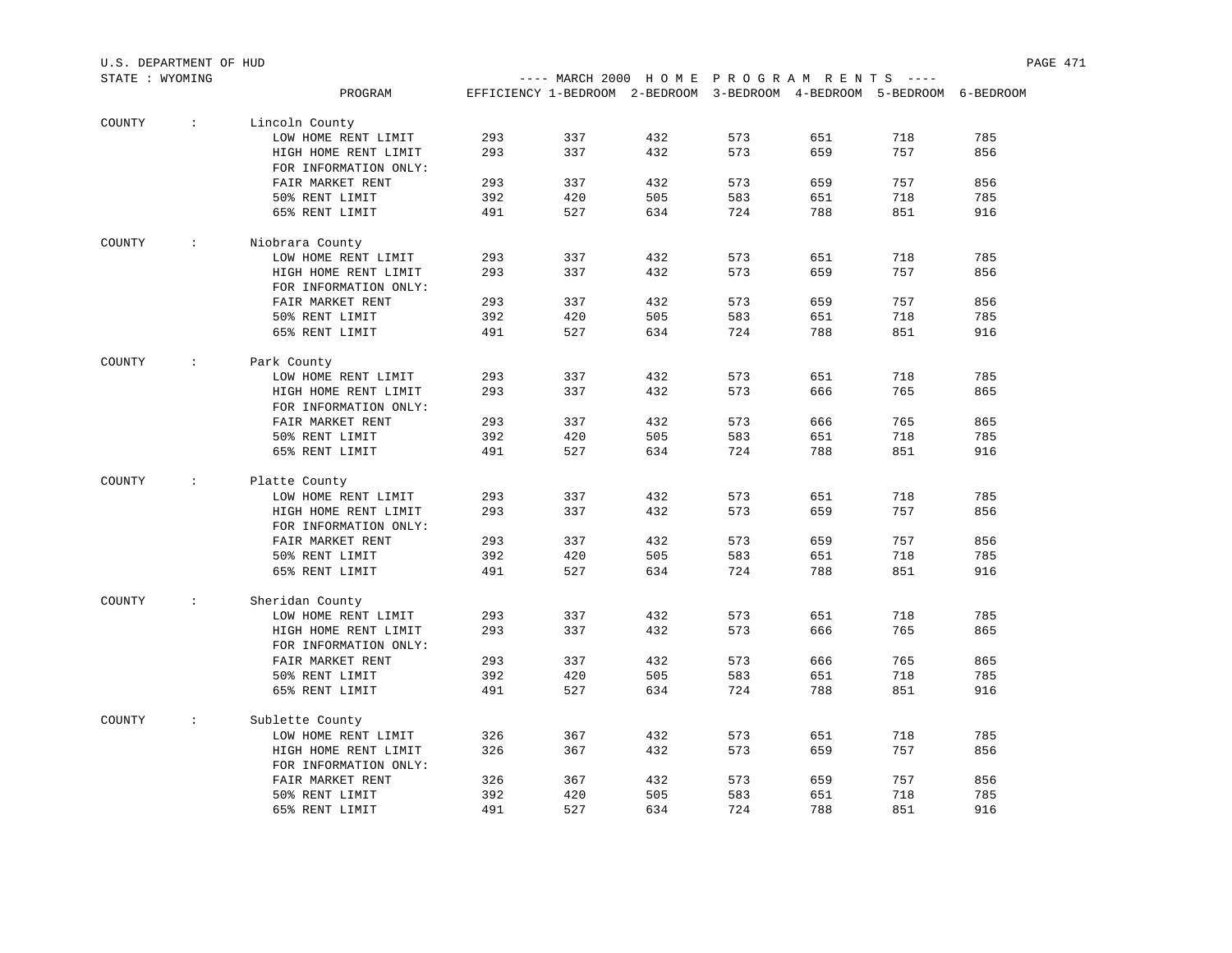| U.S. DEPARTMENT OF HUD |                                         |  |  | PAGE 472 |
|------------------------|-----------------------------------------|--|--|----------|
| STATE<br>WYOMING       | ---- MARCH 2000 HOME PROGRAM RENTS ---- |  |  |          |

|        |                      | PROGRAM               |     |     |     |     | EFFICIENCY 1-BEDROOM 2-BEDROOM 3-BEDROOM 4-BEDROOM 5-BEDROOM |      | 6-BEDROOM |
|--------|----------------------|-----------------------|-----|-----|-----|-----|--------------------------------------------------------------|------|-----------|
| COUNTY | $\ddot{\phantom{a}}$ | Sweetwater County     |     |     |     |     |                                                              |      |           |
|        |                      | LOW HOME RENT LIMIT   | 305 | 337 | 432 | 575 | 651                                                          | 718  | 785       |
|        |                      | HIGH HOME RENT LIMIT  | 305 | 337 | 432 | 575 | 679                                                          | 780  | 882       |
|        |                      | FOR INFORMATION ONLY: |     |     |     |     |                                                              |      |           |
|        |                      | FAIR MARKET RENT      | 305 | 337 | 432 | 575 | 679                                                          | 780  | 882       |
|        |                      | 50% RENT LIMIT        | 392 | 420 | 505 | 583 | 651                                                          | 718  | 785       |
|        |                      | 65% RENT LIMIT        | 491 | 527 | 634 | 724 | 788                                                          | 851  | 916       |
|        |                      |                       |     |     |     |     |                                                              |      |           |
| COUNTY | $\ddot{\phantom{0}}$ | Teton County          |     |     |     |     |                                                              |      |           |
|        |                      | LOW HOME RENT LIMIT   | 391 | 498 | 661 | 765 | 853                                                          | 941  | 1030      |
|        |                      | HIGH HOME RENT LIMIT  | 391 | 498 | 661 | 889 | 970                                                          | 1115 | 1234      |
|        |                      | FOR INFORMATION ONLY: |     |     |     |     |                                                              |      |           |
|        |                      | FAIR MARKET RENT      | 391 | 498 | 661 | 889 | 970                                                          | 1115 | 1260      |
|        |                      | 50% RENT LIMIT        | 515 | 551 | 662 | 765 | 853                                                          | 941  | 1030      |
|        |                      | 65% RENT LIMIT        | 650 | 698 | 839 | 961 | 1052                                                         | 1143 | 1234      |
| COUNTY | $\ddot{\phantom{a}}$ | Uinta County          |     |     |     |     |                                                              |      |           |
|        |                      | LOW HOME RENT LIMIT   | 307 | 337 | 432 | 574 | 651                                                          | 718  | 785       |
|        |                      | HIGH HOME RENT LIMIT  | 307 | 337 | 432 | 574 | 694                                                          | 798  | 902       |
|        |                      | FOR INFORMATION ONLY: |     |     |     |     |                                                              |      |           |
|        |                      | FAIR MARKET RENT      | 307 | 337 | 432 | 574 | 694                                                          | 798  | 902       |
|        |                      | 50% RENT LIMIT        | 392 | 420 | 505 | 583 | 651                                                          | 718  | 785       |
|        |                      | 65% RENT LIMIT        | 491 | 527 | 634 | 724 | 788                                                          | 851  | 916       |
|        |                      |                       |     |     |     |     |                                                              |      |           |
| COUNTY | $\ddot{\phantom{a}}$ | Washakie County       |     |     |     |     |                                                              |      |           |
|        |                      | LOW HOME RENT LIMIT   | 293 | 337 | 432 | 573 | 651                                                          | 718  | 785       |
|        |                      | HIGH HOME RENT LIMIT  | 293 | 337 | 432 | 573 | 659                                                          | 757  | 856       |
|        |                      | FOR INFORMATION ONLY: |     |     |     |     |                                                              |      |           |
|        |                      | FAIR MARKET RENT      | 293 | 337 | 432 | 573 | 659                                                          | 757  | 856       |
|        |                      | 50% RENT LIMIT        | 392 | 420 | 505 | 583 | 651                                                          | 718  | 785       |
|        |                      | 65% RENT LIMIT        | 491 | 527 | 634 | 724 | 788                                                          | 851  | 916       |
| COUNTY | $\ddot{\phantom{a}}$ | Weston County         |     |     |     |     |                                                              |      |           |
|        |                      | LOW HOME RENT LIMIT   | 293 | 337 | 432 | 573 | 651                                                          | 718  | 785       |
|        |                      | HIGH HOME RENT LIMIT  | 293 | 337 | 432 | 573 | 659                                                          | 757  | 856       |
|        |                      | FOR INFORMATION ONLY: |     |     |     |     |                                                              |      |           |
|        |                      | FAIR MARKET RENT      | 293 | 337 | 432 | 573 | 659                                                          | 757  | 856       |
|        |                      | 50% RENT LIMIT        | 392 | 420 | 505 | 583 | 651                                                          | 718  | 785       |
|        |                      | 65% RENT LIMIT        | 491 | 527 | 634 | 724 | 788                                                          | 851  | 916       |